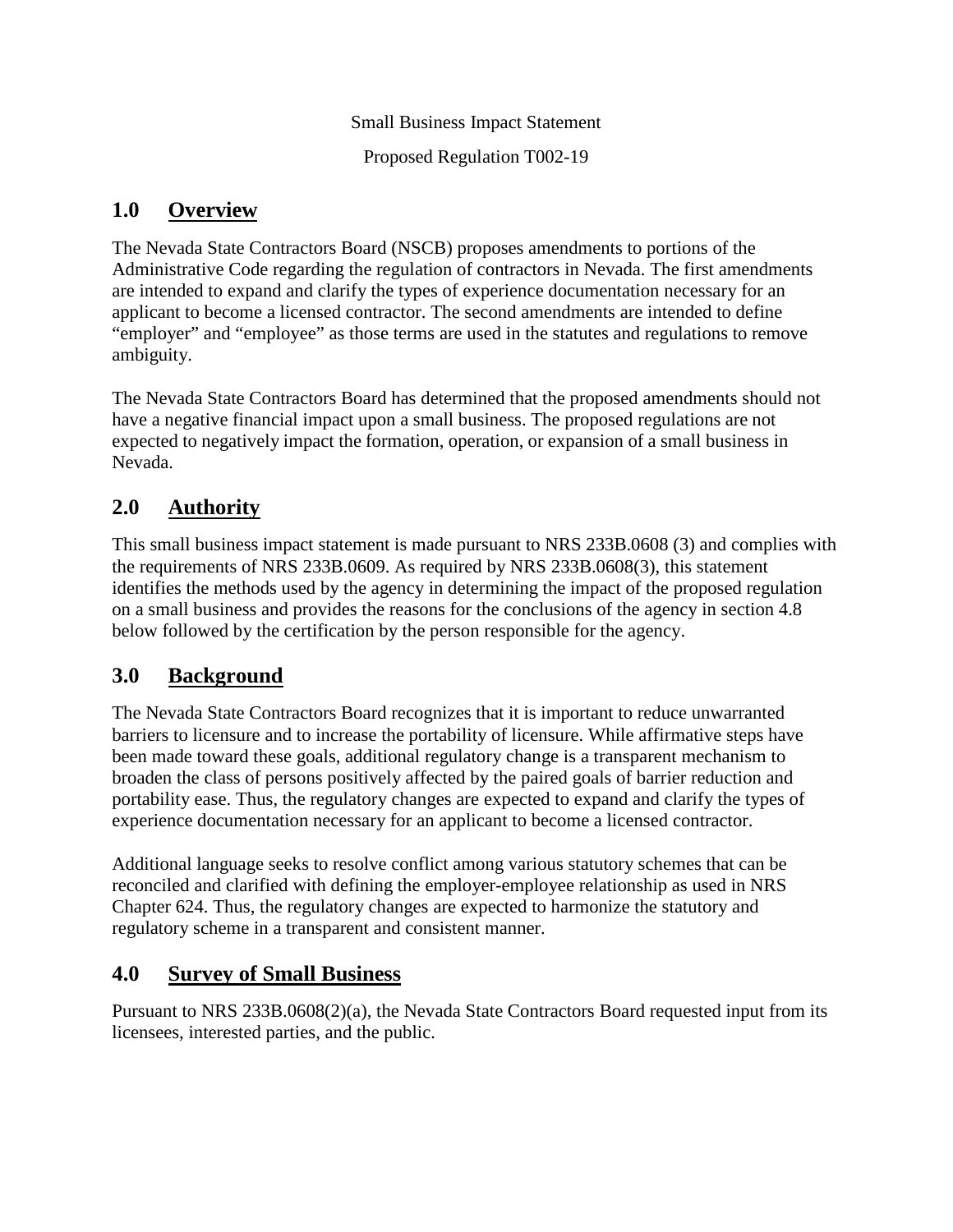4.1 A description of the manner in which comment was solicited from affected small businesses, a summary of their responses, and an explanation of the manner in which other interested persons may obtain a copy of the summary.

A Small Business Impact Questionnaire was provided along with a copy of the proposed regulation change to approximately 9,400 licensees and interested persons via the agency's newsletter and the Nevada Contractors Board's web site. The response period for the Questionnaire was from December 11, 2018 until January 14, 2019. The Questionnaire asked:

- 1) How many employees are currently employed by your business?
- 2) Will a specific regulation have an adverse economic effect upon your business?
- 3) Will the regulation(s) have any beneficial effect upon your business?
- 4) Do you anticipate any indirect adverse effects upon your business?
- 5) Do you anticipate any indirect beneficial effects upon your business?

No responses were received for this survey.

Any other persons interested in obtaining a copy of the summary may mail in a request to:

Nevada State Contractors Board c/o Public Information Officer 2310 Corporate Circle, Suite 200 Henderson, NV 89074

4.2 Describe the manner in which the analysis was conducted.

The analysis was comprised of stakeholder feedback compiled by the Nevada State Contractors Board. The overall feedback was accepting of the proposed regulation changes and was in agreement that the proposed regulation changes did not have a negative impact upon small businesses.

4.3 The estimated economic effect of the proposed regulation on the small business that it is to regulate including, without limitation: a) both adverse and beneficial effects; and b) both direct and indirect effects.

No adverse economic effects were identified because the proposed regulation changes either expand the types of experience documentation that may allow an applicant to become a contractor or clarify the employer-employee relationship to match the traditional understanding of that relationship as modified by Nevada law. These changes directly benefit applicants and existing licensees by improving and clarifying standards that may act as impediments to lawful contracting in Nevada.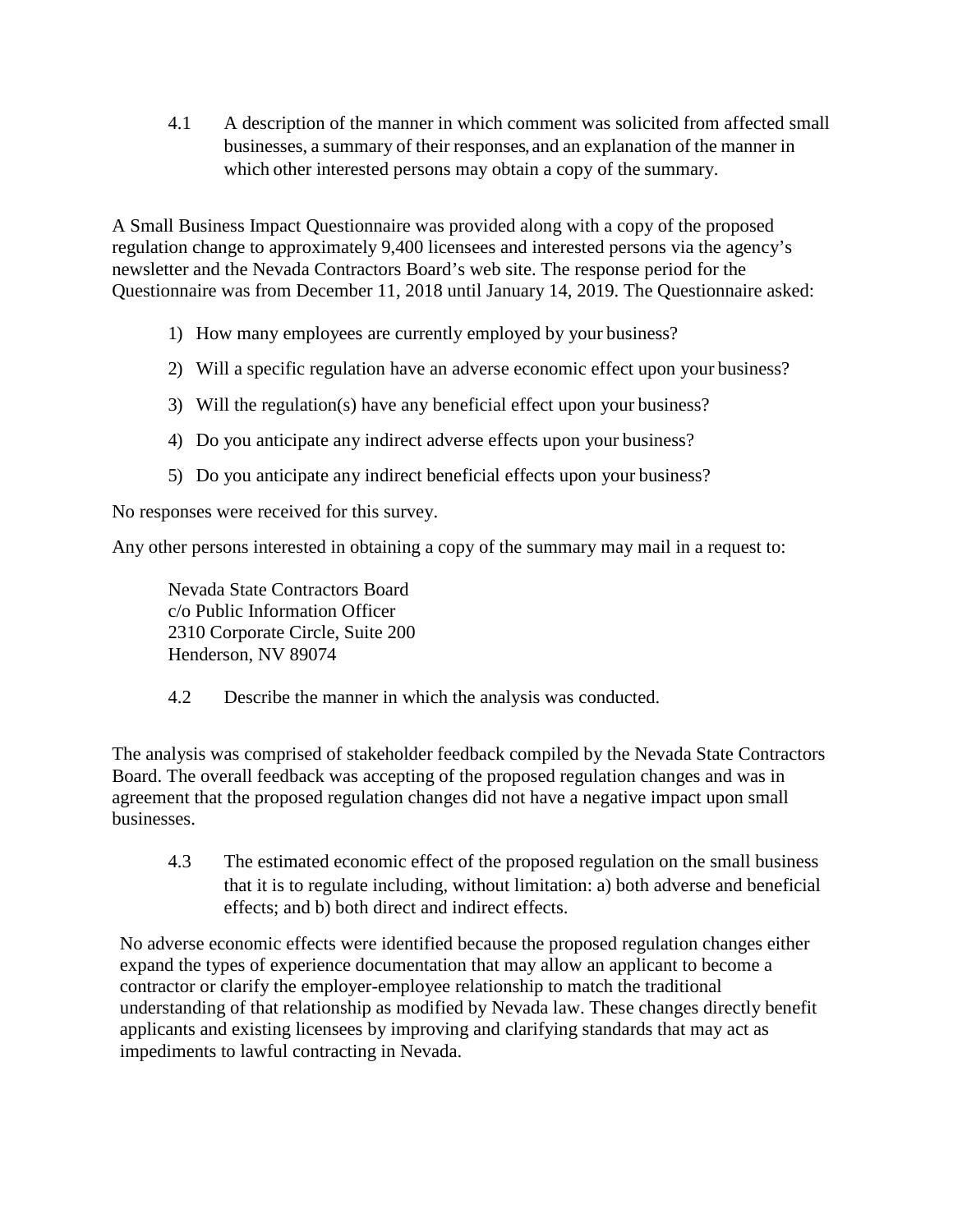4.4 Describe the methods that the agency considered to reduce the impact of the proposed regulation on small businesses and a statement regarding whether the agency actually used any of those methods.

The Nevada State Contractors Board considered making no changes to the regulations in favor of the single form of experience documentation. This approach was rejected as overly restrictive in lieu of other similarly effective and readily available methods of proof that could be used in support of the experience requirements under NRS 624.260. Regulations regarding the employer-employee relationship were accepted as a way to reconcile traditional notions regarding the employer-employee relationship with statutory language. This need is compounded by the statutory concept of "qualified individual" embedded in NRS Chapter 624. Traditionally, this natural person is an employee of the licensee and can be identified and held accountable for a licensee's conduct. By adopting the proposed regulations, licensees will more completely understand the relationships among these employment rubrics.

4.5 The estimated cost to the agency for enforcement of the proposed regulation.

The Nevada State Contractors Board estimates that there will be no cost to the agency for the enforcement of the proposed regulations. Instead, the agency, its applicants and licensees, as well as the public should avoid costs related to inconsistent interpretation of existing statute and regulations regarding applicants and licensees.

4.6 If the proposed regulation provides a new fee or increases an existing fee, the total annual amount the Agency expects to collect and the manner in which the money will be used.

The Nevada State Contractors Board proposes no new fees nor does it propose a fee increase; therefore, there will be no new money to collect or use.

4.7 If the proposed regulation includes provisions that duplicate or are more stringent than federal, state, or local standards regulating the same activity, an explanation of why such duplicative or more stringent are necessary.

There are no federal, state, or local provisions regarding the licensing of contractors; therefore, there is no duplicative or more stringent provisions to consider.

4.8 The reasons for the conclusions of the Agency regarding the impact of the regulation on small business.

As a licensing agency, the Nevada State Contractors Board seeks to enforce Nevada's public policies regarding its contractors through the mechanism of effective and cost-conscious regulations that do not establish unnecessary roadblocks to the creation and continuation of small business. These proposed regulation changes expand the forms of supporting documentation the